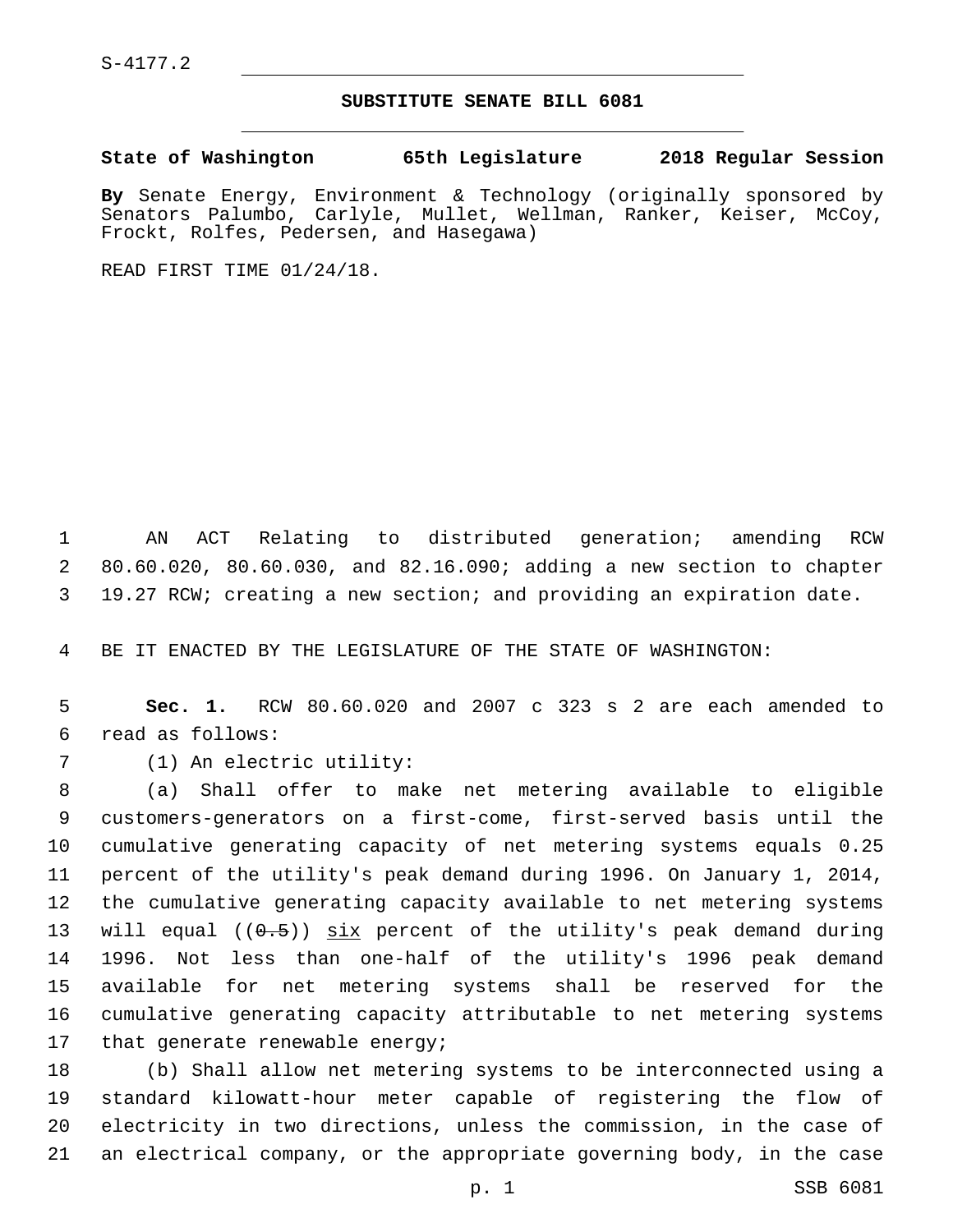of other electric utilities, determines, after appropriate notice and 2 opportunity for comment:

 (i) That the use of additional metering equipment to monitor the flow of electricity in each direction is necessary and appropriate for the interconnection of net metering systems, after taking into account the benefits and costs of purchasing and installing 7 additional metering equipment; and

 (ii) How the cost of purchasing and installing an additional meter is to be allocated between the customer-generator and the 10 utility;

 (c) Shall charge the customer-generator a minimum monthly fee that is the same as other customers of the electric utility in the same rate class, but shall not charge the customer-generator any additional standby, capacity, interconnection, or other fee or charge unless the commission, in the case of an electrical company, or the appropriate governing body, in the case of other electric utilities, determines, after appropriate notice and opportunity for comment 18 that:

 (i) The electric utility will incur direct costs associated with interconnecting or administering net metering systems that exceed any 21 offsetting benefits associated with these systems; and

 (ii) Public policy is best served by imposing these costs on the customer-generator rather than allocating these costs among the 24 utility's entire customer base.

 (2) If a production meter and software is required by the electric utility to provide meter aggregation under RCW 80.60.030(4), the customer-generator is responsible for the purchase of the 28 production meter and software.

 **Sec. 2.** RCW 80.60.030 and 2007 c 323 s 3 are each amended to 30 read as follows:

 Consistent with the other provisions of this chapter, the net energy measurement must be calculated in the following manner:

 (1) The electric utility shall measure the net electricity produced or consumed during the billing period, in accordance with 35 normal metering practices.

 (2) If the electricity supplied by the electric utility exceeds the electricity generated by the customer-generator and fed back to the electric utility during the billing period, the customer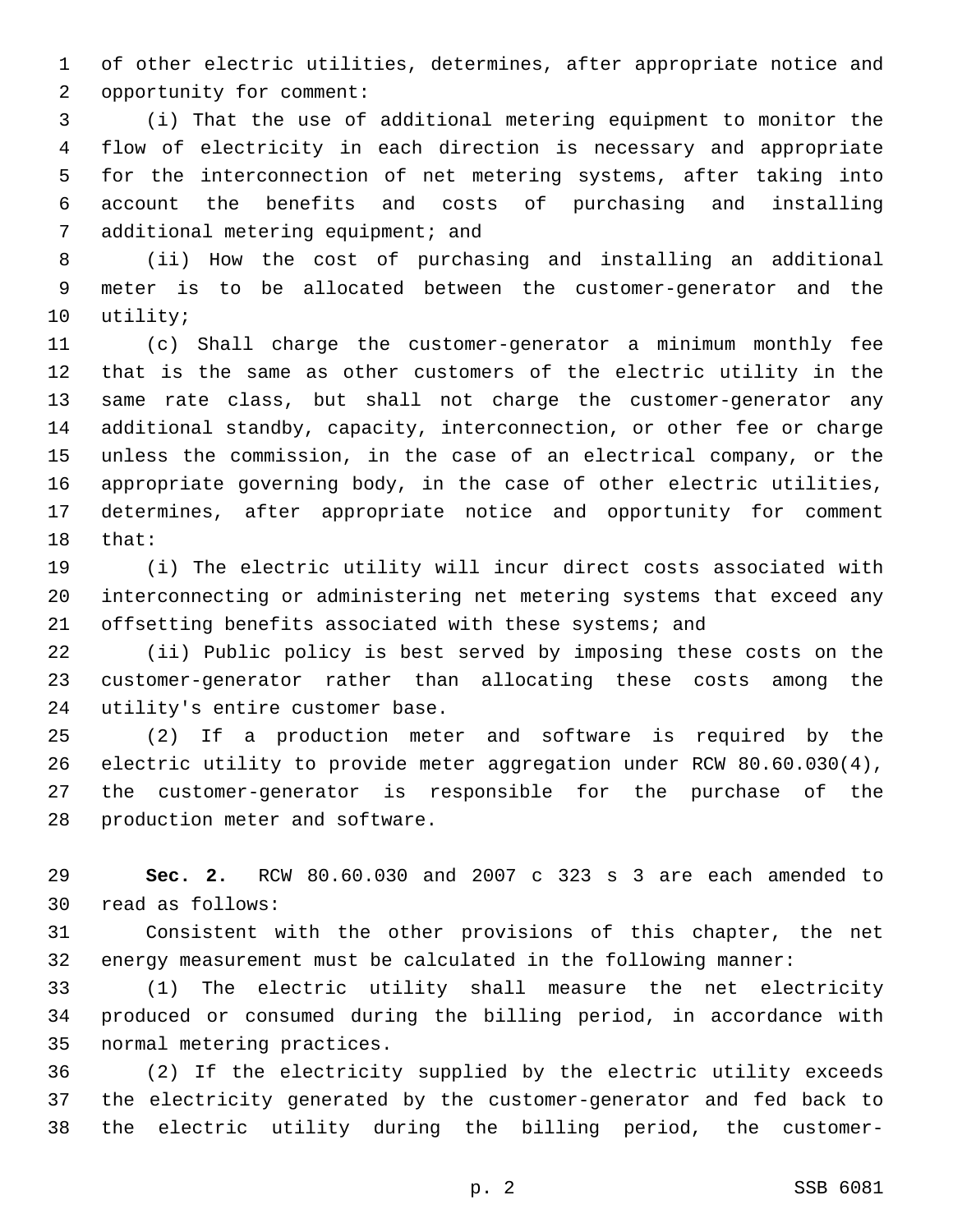generator shall be billed for the net electricity supplied by the electric utility, in accordance with normal metering practices.

 (3) If electricity generated by the customer-generator exceeds the electricity supplied by the electric utility, the customer-5 generator:

 (a) Shall be billed for the appropriate customer charges for that billing period, in accordance with RCW 80.60.020; and

 (b) Shall be credited for the excess kilowatt-hours generated during the billing period, with this kilowatt-hour credit appearing 10 on the bill for the following billing period.

 (4) If a customer-generator requests, an electric utility shall 12 provide meter aggregation.

 (a) For customer-generators participating in meter aggregation, kilowatt-hours credits earned by a net metering system during the billing period first shall be used to offset electricity supplied by 16 the electric utility.

 (b) Not more than a total of one hundred kilowatts shall be aggregated among all customer-generators participating in a 19 generating facility under this subsection.

 (c) Excess kilowatt-hours credits earned by the net metering system, during the same billing period, shall be credited equally by the electric utility to remaining meters located on all premises of a customer-generator at the designated rate of each meter.

 (d) Meters so aggregated shall not change rate classes due to 25 meter aggregation under this section.

26 (5) On ((April 30th)) March 31st of each calendar year, any remaining unused kilowatt-hour credit accumulated during the previous 28 year shall be granted to the electric utility to be used to assist qualified low-income residential customers of the electric utility in paying their electricity bills, without any compensation to the 31 customer-generator.

 **Sec. 3.** RCW 82.16.090 and 1988 c 228 s 1 are each amended to 33 read as follows:

 Any customer billing issued by a light or power business or gas distribution business that serves a total of more than twenty thousand customers and operates within the state shall include the 37 following information: